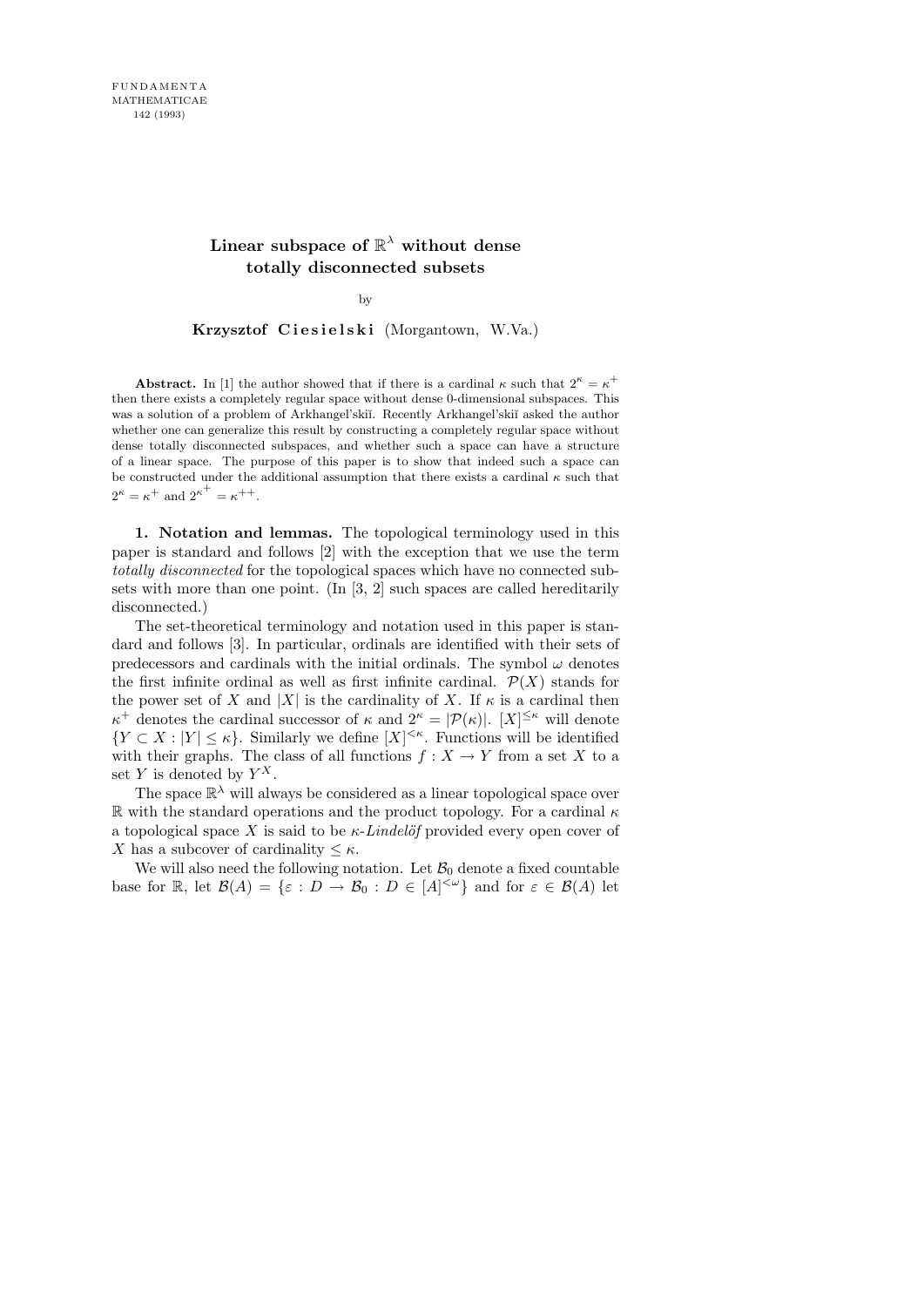## 86 K. Ciesielski

 $[\varepsilon] = \{ f \in \mathbb{R}^A : (\forall a \in \text{dom}(\varepsilon)) (f(a) \in \varepsilon(a)) \}$  be a basic open set for  $\mathbb{R}^A$ .

For a cardinal  $\kappa$  let  $H_{\kappa}(A)$  denote the set of all functions  $g: D \to \mathbb{R}$  such that  $D \in [A]^{\leq \kappa}$ , and let  $\mathcal{F}_{\kappa}(A)$  be the class of all  $f: H_{\kappa}(A) \to H_{\kappa}(A)$  such that  $f(g) \supset g$  for all  $g \in H_{\kappa}(A)$ . For  $g \in H_{\kappa}(A)$  let  $[g] = \{f \in \mathbb{R}^A : g \subset f\}.$ Moreover, for an ordinal  $\xi$  with  $\kappa^+ \leq \xi \leq \kappa^{++}$ , let  $\mathcal{D}_{\kappa}(\xi)$  be the family of all sets of the form  $D_f = (\mathbb{R}^{\zeta} \setminus \bigcup_{g \in H_{\kappa}(\zeta)} [f(g)] \times \mathbb{R}^{\kappa^{++} \setminus \zeta}$  where  $\kappa^+ \leq \zeta \leq \xi$ and  $f \in \mathcal{F}_{\kappa}(\zeta)$ . Finally, define  $\mathcal{D}_{\kappa} = \bigcup_{\kappa^+ < \xi < \kappa^{++}} \mathcal{D}_{\kappa}(\xi)$ .

In what follows we will use the following well known fact. For completeness sake, we sketch its proof.

LEMMA 1. For any disconnected set  $S \subset \mathbb{R}^X$  there exists  $\delta \in H_\omega(X)$ such that  $[\delta] \cap S = \emptyset$ .

P r o o f. If S is not dense in  $\mathbb{R}^X$  then we can easily find an appropriate  $\delta$ .

Assume that S is dense in  $\mathbb{R}^X$  and let  $U, V \subset \mathbb{R}^X$  be non-empty disjoint open sets such that  $S \subset U \cup V$ . Let  $\{[\varepsilon_n] : n < \omega\}$  be a maximal family of non-empty disjoint basic open sets  $[\varepsilon]$  such that either  $[\varepsilon] \subset U$  or  $[\varepsilon] \subset V$ . It is countable since  $\mathbb{R}^X$  has the Suslin property. Now, if  $D = \bigcup_{n < \omega} \text{dom}(\varepsilon_n)$ ,  $U_0 = U \cap \bigcup_{n \lt \omega} [\varepsilon_n], V_0 = V \cap \bigcup_{n \lt \omega} [\varepsilon_n]$  and  $U_1$  and  $V_1$  are the projections of  $U_0$  and  $V_0$  into  $\mathbb{R}^D$ , then  $U_1$  and  $V_1$  are non-empty, open, disjoint and, by connectedness of  $\mathbb{R}^D$ , there is a  $\delta \in \text{cl}(U_1) \cap \text{cl}(V_1)$ . Then  $[\delta] \subset \text{cl}(U_0) \cap$  $\text{cl}(V_0) \subset \text{cl}(U) \cap \text{cl}(V)$  and indeed  $[\delta] \cap S \subset [\delta] \cap (U \cup V) = \emptyset$ .

Now we are ready for our main lemma.

LEMMA 2. Assume that  $2^{\kappa} = \kappa^+$  and  $2^{\kappa^+} = \kappa^{++}$ . Then

(1)  $|\mathcal{D}_{\kappa}| = \kappa^{++};$ 

(2) for every totally disconnected set  $S \subset \mathbb{R}^{\kappa^{++}}$  there is a  $D \in \mathcal{D}_{\kappa}$  such that  $S \subset D$ ;

(3) if  $\kappa^+ < \xi < \kappa^{++}$ ,  $\mathcal{D}_0 \subset \mathcal{D}_\kappa(\xi)$ , and  $|\mathcal{D}_0| \leq \kappa^+$  then there is a  $g \in H_{\kappa^+}(\kappa^{++})$  such that  $[g] \cap \bigcup \mathcal{D}_0 = \emptyset;$ 

(4)  $r(h+D) \in \mathcal{D}_{\kappa}$  for any  $h \in \mathbb{R}^{\kappa^{++}}$ ,  $r \in \mathbb{R} \setminus \{0\}$  and  $D \in \mathcal{D}_{\kappa}$ .

P r o o f. (1) For  $\kappa^+ < \xi < \kappa^{++}$  we have  $|H_{\kappa}(\xi)| = |\xi|^{\kappa} |\mathbb{R}|^{\kappa} = \kappa^{\kappa} 2^{\kappa} = \kappa^+,$ and so  $|\mathcal{D}_{\kappa}(\xi)| = |\bigcup_{\kappa^+ \leq \zeta \leq \xi} \mathcal{F}_{\kappa}(\zeta)| = \kappa^+$ . Hence,  $|\mathcal{D}_{\kappa}| \leq \kappa^{++} |\mathcal{D}_{\kappa}(\xi)| = \kappa^{++}$ .

(2) Since S is totally disconnected, for every  $g \in H_{\kappa}(\kappa^{++})$  the set  $S \cap [g]$ must be disconnected or have at most one point. Since  $[g]$  is connected and homeomorphic to  $\mathbb{R}^{\kappa^{++}}$ , by Lemma 1 we can find a countable extension  $f(g) \in H_{\kappa}(\kappa^{++})$  of g such that  $S \cap [f(g)] = \emptyset$ . Thus, we have defined  $f \in \mathcal{F}_{\kappa}(\kappa^{++})$  such that  $S \subset \mathbb{R}^{\kappa^{++}} \setminus \bigcup \{ [f(g)] : g \in H_{\kappa}(\kappa^{++}) \}.$ 

Now, define  $\{\xi_{\eta} : \eta < \kappa^{+}\}\$  by induction on  $\eta < \kappa^{+}$  by putting  $\xi_{0} = \kappa^{+}$ ,  $\xi_{\lambda} = \bigcup_{\eta < \lambda} \xi_{\eta}$  for limit ordinals  $\lambda < \kappa^+$  and choosing  $\xi_{\eta+1} < \kappa^{++}$  such that  $f(H_{\kappa}(\xi_{\eta})) \subset H_{\kappa}(\xi_{\eta+1})$ . This can be done since  $|H_{\kappa}(\xi_{\eta})| \leq \kappa^+$ . Define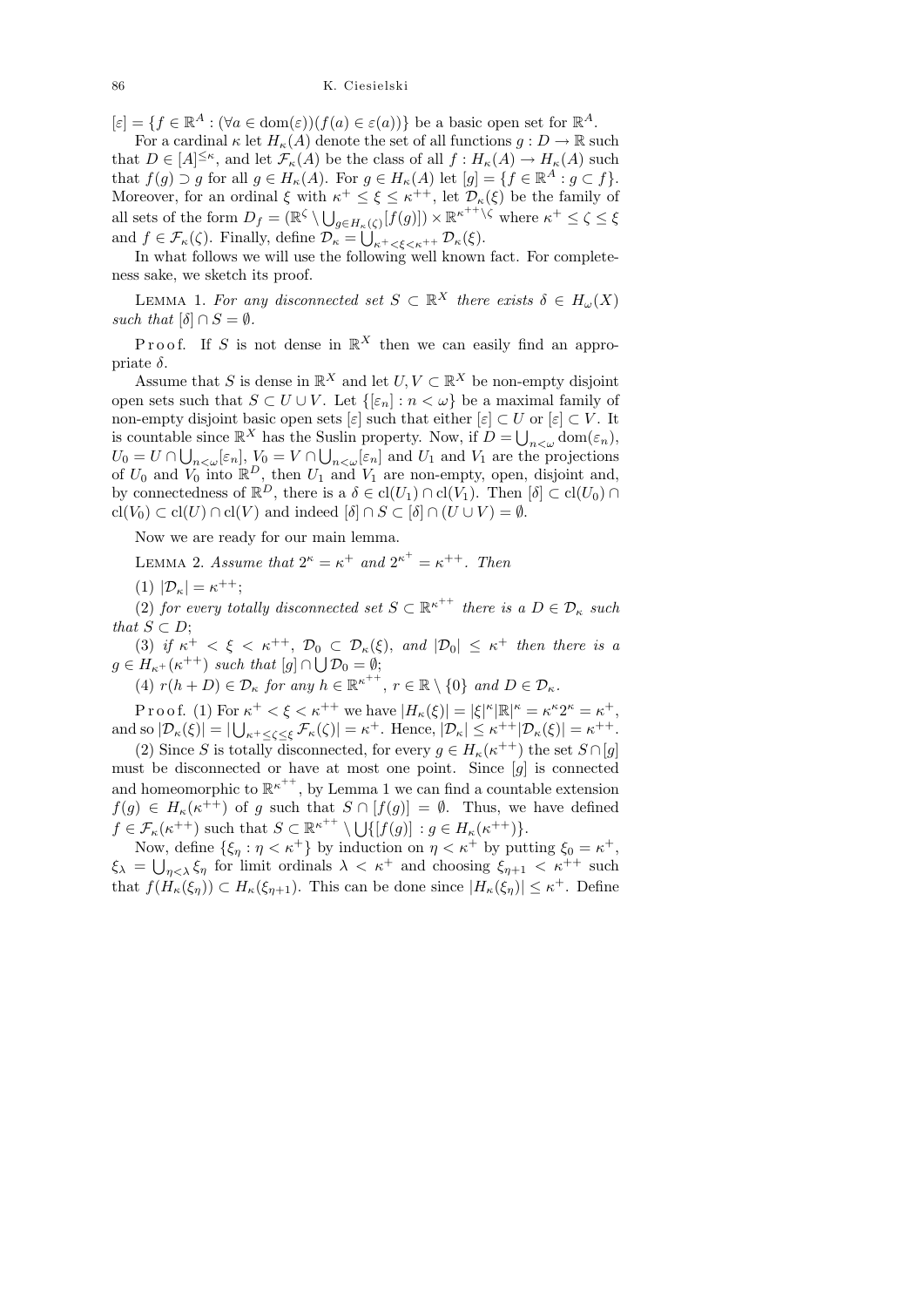$\xi = \bigcup_{\eta < \kappa^+} \xi_{\eta} < \kappa^{++}$ . Then  $f|_{H_{\kappa}(\xi)} \in \mathcal{F}_{\kappa}(\xi)$  since for every  $g \in H_{\kappa}(\xi)$  there is an  $\eta < \kappa^+$  such that  $g \in H_{\kappa}(\xi_n)$ . Thus,

$$
S\subset \mathbb{R}^{\kappa^{++}}\setminus \bigcup \{[f(g)]: g\in H_{\kappa}(\kappa^{++})\}\subset \mathbb{R}^{\kappa^{++}}\setminus \bigcup \{[f(g)]: g\in H_{\kappa}(\xi)\}\in \mathcal{D}_{\kappa}.
$$

(3) Let  $\{D_{f_\eta} : \eta < \kappa^+\}\$  be an enumeration of  $\mathcal{D}_0$  where  $f_\eta \in \mathcal{F}_{\kappa}(\zeta_\eta)$ . Put  $\zeta = \sup\{\zeta_n : \eta < \kappa^+\}\$ and construct, by induction on  $\eta < \kappa^+$ , an increasing (in the sense of inclusion) sequence of functions  $\{g_\eta \in H_\kappa(\zeta) : \eta < \kappa^+\}\$ by taking  $g_{\eta} = f_{\eta}(\bigcup_{\gamma < \eta} g_{\gamma}).$  Thus,  $[g_{\eta}] \cap D_{f_{\eta}} = \emptyset$ . It is easy to see that  $g = \bigcup_{\eta < \kappa^+} g_\eta \in H_{\kappa^+}(\kappa^{++})$  satisfies the requirements.

(4) It is easy to check that for  $f \in \mathcal{F}_{\kappa}(\zeta)$  we have  $r(h+D_f) = D_{f'} \in \mathcal{D}_{\kappa}$ , where  $f' \in \mathcal{F}_{\kappa}(\zeta)$  is defined for every  $g \in H_{\kappa}(\zeta)$  and  $\xi \in \text{dom}(f(g))$  by  $f'(r[g+h|_{\text{dom}(g)}])(\xi) = r[f(g)(\xi) + h(\xi)].$  The function  $f'$  is indeed defined on  $H_{\kappa}(\zeta)$  since for every  $g' \in H_{\kappa}(\zeta)$  there is a  $g \in H_{\kappa}(\zeta)$  such that  $g' =$  $r[g+h|_{\text{dom}(g)}].$ 

2. The example. Now we are ready to prove our main theorem.

THEOREM 1. Assume that there exists an infinite cardinal  $\kappa$  such that  $2^{\kappa} = \kappa^+$  and  $2^{\kappa^+} = \kappa^{++}$ . Then there exists a linear subspace  $L \subset \mathbb{R}^{\kappa^{++}}$ which does not contain any dense totally disconnected subset.

P r o o f. Let  $\{D_n : \eta < \kappa^{++}\}\$ be an enumeration of  $\mathcal{D}_\kappa$ . We will define an increasing sequence  $\{\alpha_{\eta} < \kappa^{++} : \eta < \kappa^{++}\}\$  of ordinals and a sequence  ${g_{\eta} \in \mathbb{R}^{\kappa^{++}} : \eta < \kappa^{++}$  by induction on  $\eta < \kappa^{++}$ . Assume that for some  $\eta < \kappa^{++}$  our construction is done for all  $\zeta < \eta$ . Let  $L_{\eta}$  be a linear subspace of  $\mathbb{R}^{\kappa^{++}}$  generated by  $\{g_{\zeta}:\zeta<\eta\}$  and define

$$
\mathcal{E}_{\eta} = \{r(h + D_{\zeta}) : r \in \mathbb{R} \setminus \{0\}, \ h \in L_{\eta}, \ \zeta < \eta\}.
$$

By Lemma 2(4),  $\mathcal{E}_{\eta} \subset \mathcal{D}_{\kappa}$  and it is easy to see that  $|\mathcal{E}_{\eta}| \leq \kappa^+$ . Hence, by Lemma 2(3), there exists  $g \in H_{\kappa^+}(\kappa^{++})$  such that  $[g] \cap \bigcup \mathcal{E}_{\eta} = \emptyset$ . We can also find  $\alpha_{\eta} < \kappa^{++}$  such that  $g \in H_{\kappa^+}(\alpha_{\eta})$  and  $\alpha_{\zeta} < \alpha_{\eta}$  for all  $\zeta < \eta$ . Define  $g_{\eta} \in \mathbb{R}^{\kappa^{++}}$  by taking  $g_{\eta} \supset g$ ,  $g_{\eta}(\alpha_{\eta}) = 1$  and  $g_{\eta}(\xi) = 0$  for  $\xi > \alpha_{\eta}$ , and notice that  $g_{\eta} \notin \bigcup \mathcal{E}_{\eta}$  since  $g_{\eta} \in [g]$ . Define L to be the linear subspace of  $\mathbb{R}^{\kappa^{++}}$  generated by  $\{g_{\eta} : \eta < \kappa^{++}\}.$ 

To see that  $L$  satisfies the assertion of the theorem first notice that  $L = \bigcup_{\eta < \kappa^{++}} L_{\eta}$ . If  $g \in L$  then there are  $\eta_1 < \ldots < \eta_n < \kappa^{++}$  and non-zero real numbers  $r_1, \ldots, r_n$  such that  $g = r_1 g_{\eta_1} + \ldots + r_n g_{\eta_n}$ . Then  $g(\alpha_{\eta_n}) = r_n \neq 0$  while  $g(\xi) = 0$  for  $\xi > \alpha_{\eta_n}$ . Hence, for the function  $z_{\eta}$ defined by  $z_{\eta}(\xi) = 0$  for all  $\alpha_{\eta} \leq \xi < \kappa^{++}$  we have  $L \cap [z_{\eta}] = L_{\eta} \neq L$ . But for every  $D \subset [L]^{\leq \kappa^+}$ , there is an  $\eta < \kappa^{++}$  such that  $D \subset L_{\eta}$ . Since every set  $[z_n]$  is closed in  $\mathbb{R}^{\kappa^{++}}$ , we conclude that L does not have a dense subset of cardinality  $\kappa^+$ .